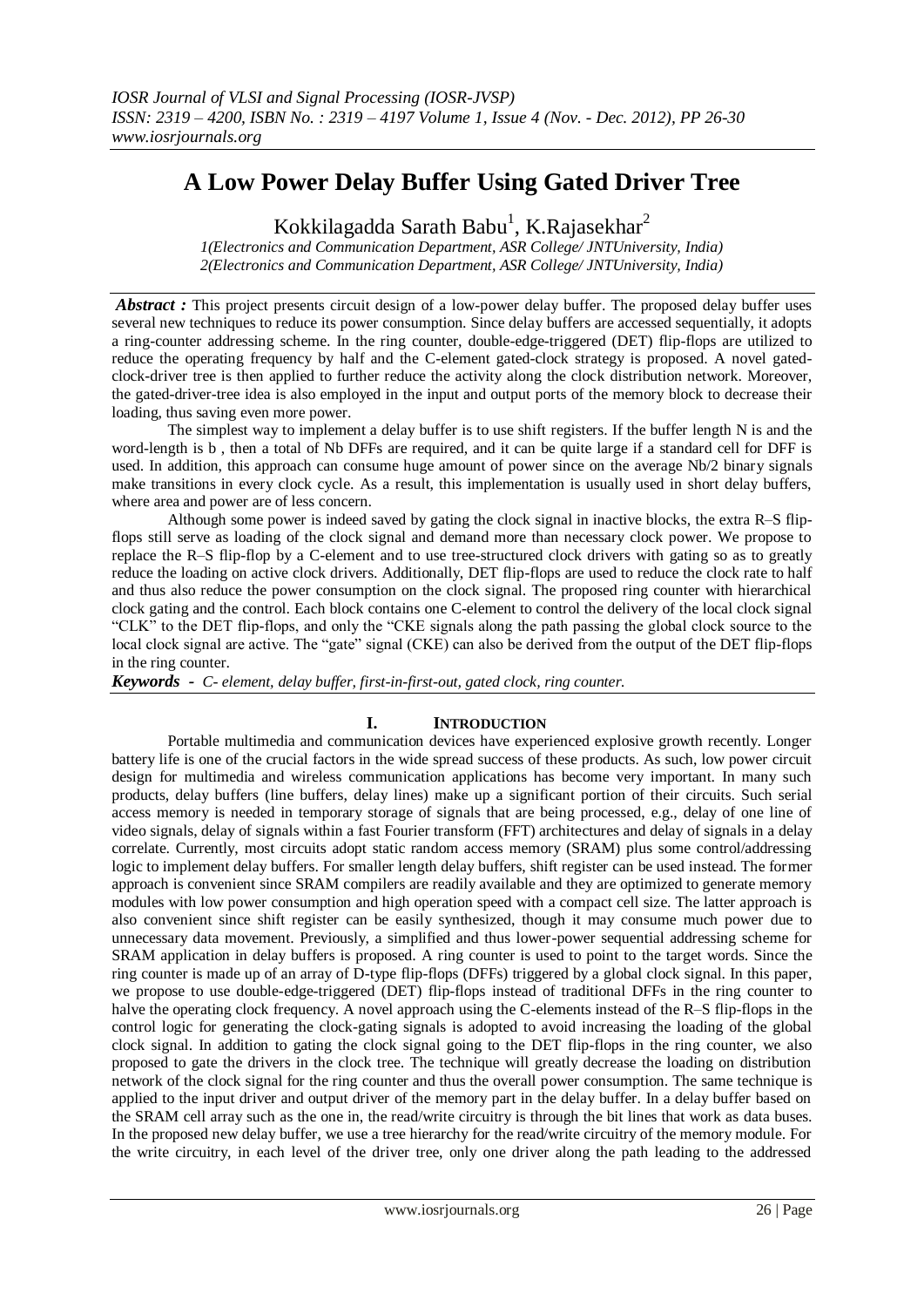memory word is activated. Similarly, a tree of multiplexers and gated drivers comprise the read circuitry for the proposed delay buffer. Simulation results show the effectiveness of the above techniques in power reduction.

### **II. CONVENTIONAL DELAY BUFFERS**

The simplest way to implement a delay buffer is to use shift registers as shown in Fig. 1. If the buffer length is and the word-length is, then a total of DFFs are required, and it can be quite large if a standard cell for DFF is used. In addition, this approach can consume huge amount of power since on the average binary signals make transitions in every clock cycle. As a result, this implementation is usually used in short delay buffers, where area and power are of less concern. RAM-based delay buffers are more popular in long delay buffers because of the compact SRAM cell size and small total area. Also, the power consumption is much less than shift registers because only two words are accessed in each clock cycle: one for write-in and the other for readout.A binary counter can be used for address generation since the memory words are accessed sequentially. The SRAM-based delay buffers do away with many data transitions, there still can be considerable power consumption. in the SRAM address decoder and the read/write circuits. In fact, since the memory words are accessed sequentially, we can use a ring counter with only one rotating active cell to point to the words for write-in and read-out. This method, known as the pointer-based scheme.This type flip-flops is initialized with only one"1" (the active cell) and all the other DFFs are kept at "0." When a clock edge triggers the DFFs, this "1" signal is propagated forward. Consequently, the traditional binary address decoder can be replaced by this "unary-coded" ring counter. Compared to the shift register delay buffers, this approach propagates only one "1" in the ring counter instead of propagating-bit words. Obviously, with much less data transitions, the pointerbased delay buffers can save a lot of power.



Figure 1 Delay Buffer implemented by Shift Register



Figure 3 Ring counter with RS flip-flop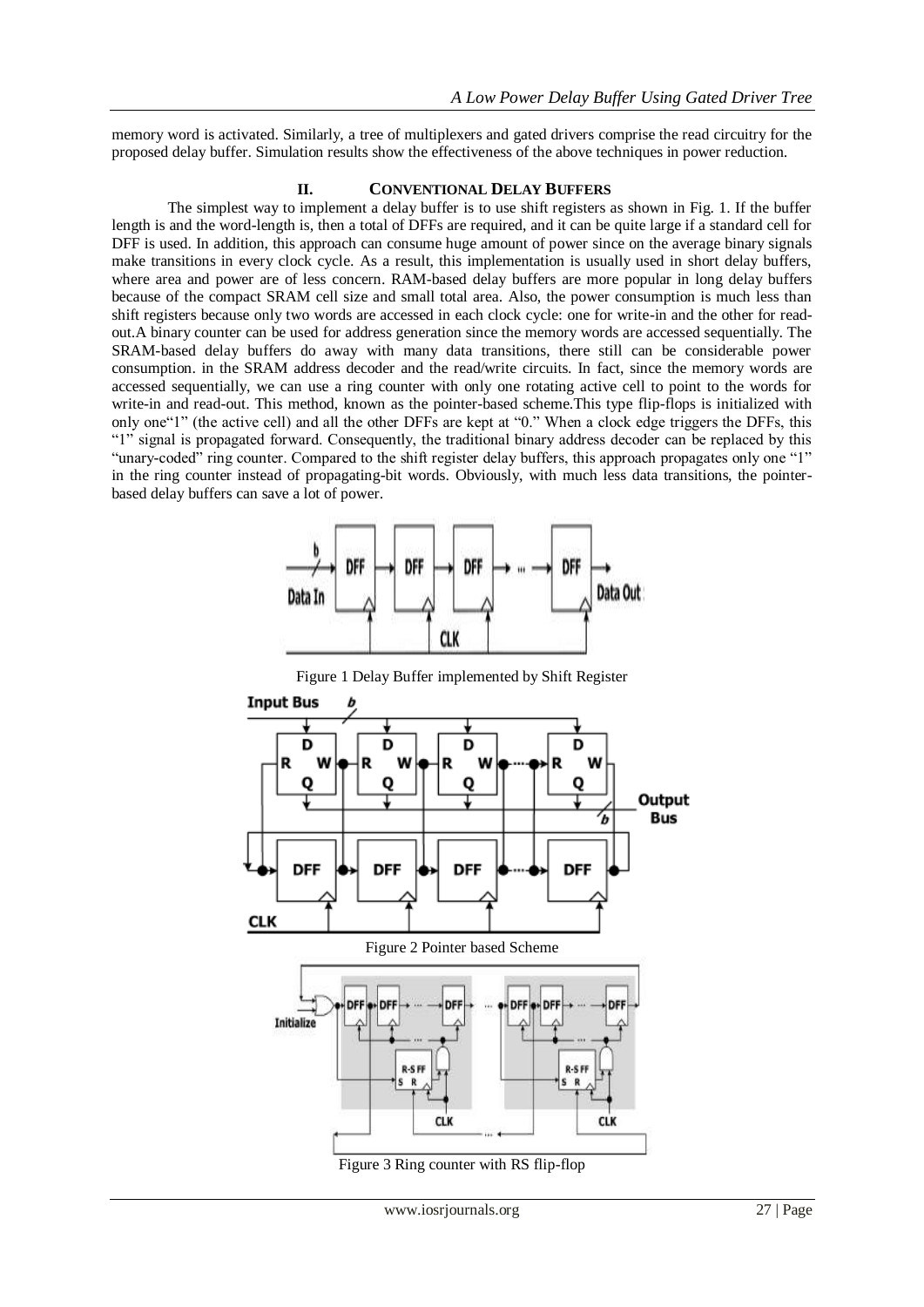By observing the fact that only one of the DFFs in the ring counter is activated, the gated-clock technique has then been proposed to be applied to the DFFs. In their approach, every eight DFFs in the ring counter are grouped into one block. Then, a "gate" signal is computed for each block to gate the frequently toggled clock signal when the block can be inactive so that unnecessary power wasted in clock signal transitions is saved.

#### **III. PROPOSED DELAY BUFFER**

In the proposed delay buffer, several power reduction techniques are adopted. Mainly, these circuit techniques are designed with a view to decreasing the loading on high fan-out nets, e.g., clock and read/write ports.

A Gated-clock ring counter Although some power is indeed saved by gating the clock signal in inactive blocks, the extra R–S flip-flops still serve as loading of the clock signal and demand more than necessary clock power. We propose to replace the R–S flip flop by a C-element and to use tree-structured clock drivers with gating so as to greatly reduce the loading on active clock drivers. Additionally, DET flip-flops are used to reduce the clock rate to half and thus also reduce the power consumption on the clock signal.

The proposed ring counter with hierarchical clock is shown in figure. Each block contains one Celement to control the delivery of the local clock signal "CLK to the DET flip-flops, and only the "CKE signals along the path passing the global clock source to the local clock signal are active. The "gate" signal (CKE) can also be derived from the output of the DET flip-flops in the ring counter. The C-element is an essential element in asynchronous circuits for handshaking. The logic of the C-element is given by



Figure 4 Logic Circuit of C-element

where A as well B are its two inputs and  $C<sub>+</sub>$  as well as C are the next and current outputs. If  $A=B$ , then the next output will be the same as . Otherwise ,A#B and C+ remain unchanged. Since the output of C-element can only be changed when A=B , it can avoid the possibility of glitches, a crucial property for a clock gating signal. In order to reduce more power, we replace DFFs by double-edge-triggered flip-flops and operate the ring counter at half speed . With such changes, the clock gating control mechanism is different.

When the input of the last DET flip-flop in the previous block changes to "1" making both two inputs of the C-element the same, the clock signal in the current block will be turned on. When the output of the first DET flip-flop in the current block is asserted, then both inputs of the C-element in the previous block go to "0" and the clock for the previous block is disabled. In order to further diminish the loading on the global clock signal ("CLK"), we propose to use a driver tree distribution network for the global clock and activate only those drivers.



Figure 5 Diagram of Ring Counter with Clock gated by C-elements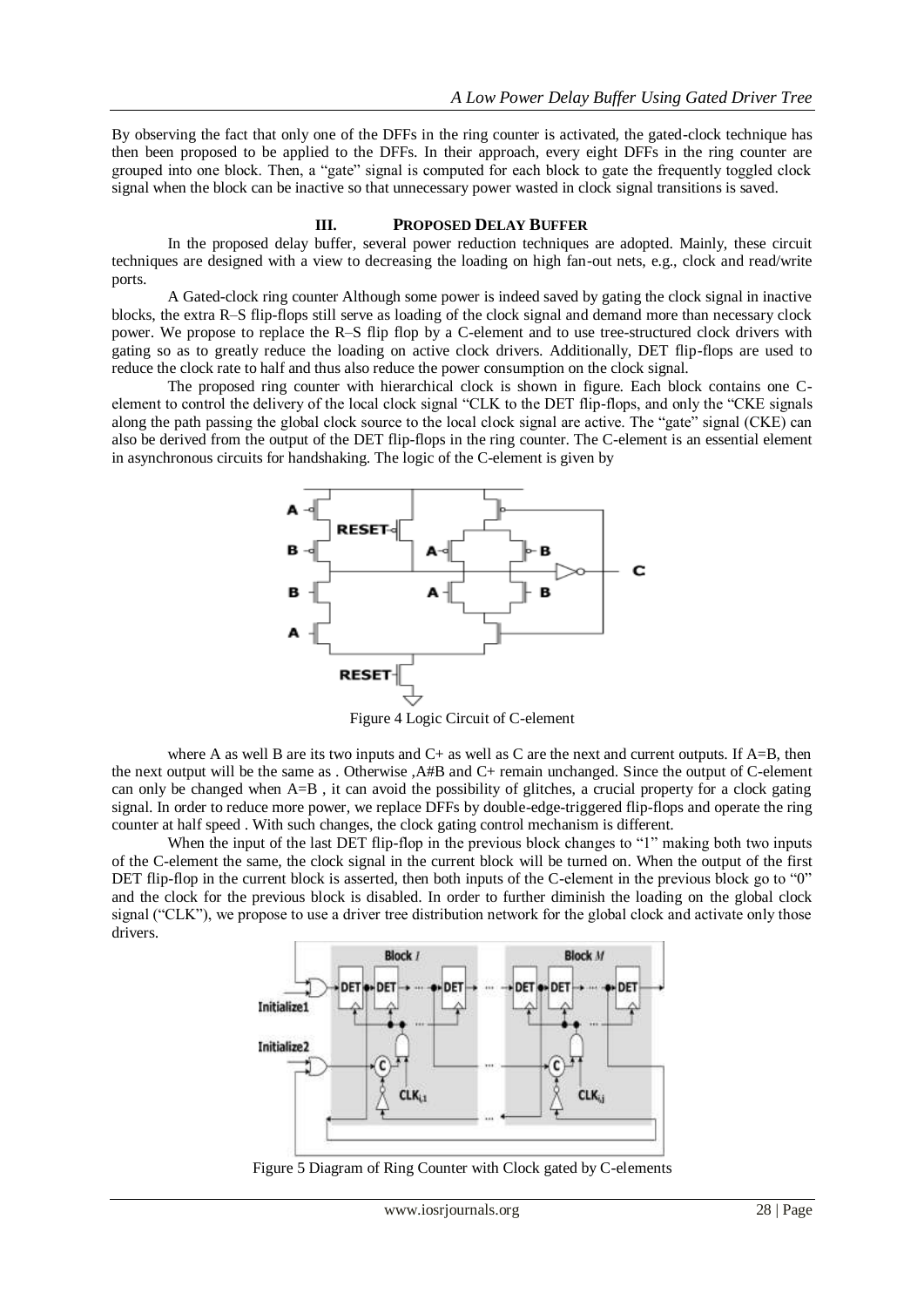

 Design and Simulation of Proposed Ring Counter of Double edge triggered Flip Flop with Clock Gated by C-Elements



www.iosrjournals.org 29 | Page